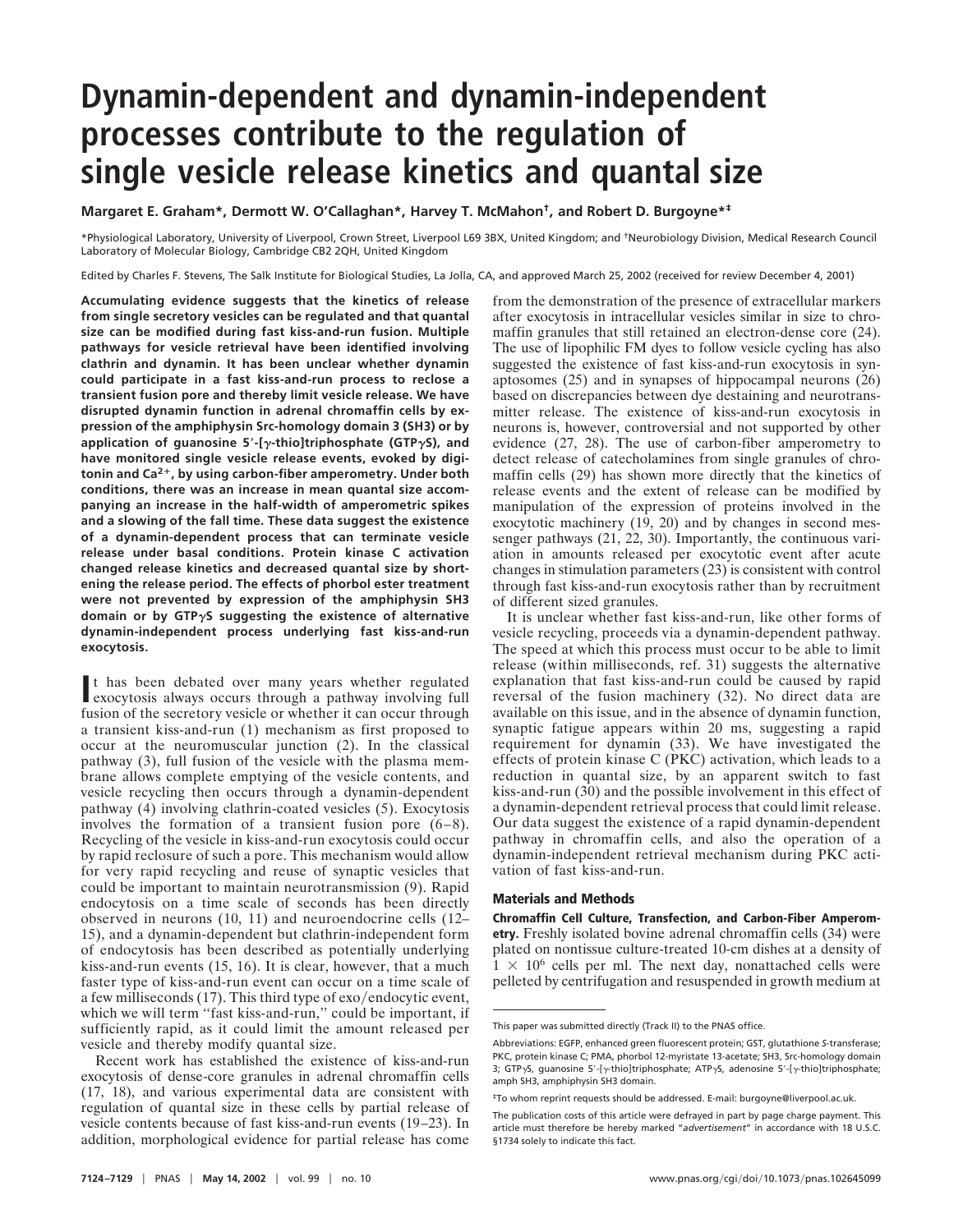a density of  $1.5 \times 10^7$  per ml. The cells (1 ml) were mixed with  $22.5 \mu$ g of pEGFP (enhanced green fluorescent protein plasmid) and 30  $\mu$ g of the amphyphysin Src-homology domain 3 (SH3) plasmid (35) and electroporated at 250 V and 975  $\mu$ F for 1 pulse, by using a Bio-Rad Gene Pulser II with 4-mm cuvettes. Cells were then diluted as rapidly as possible to  $1 \times 10^6$  cells per ml with fresh growth media and  $1 \times 10^6$  cells grown on 35-mm Petri dishes in a final volume of 3 ml of growth medium for a further 3–5 days. The cells were washed three times with Krebs–Ringer buffer (145 mM NaCl/5 mM KCl/1.3 mM  $MgCl<sub>2</sub>/1.2$  mM NaH<sub>2</sub>PO<sub>4</sub>/10 mM glucose/20 mM Hepes, pH 7.4), incubated in bath buffer (139 mM potassium glutamate/20 mM Pipes/0.2 mM EGTA/ $\hat{2}$  mM ATP/2 mM MgCl<sub>2</sub>, pH 6.5), and viewed by using a Nikon TE300 inverted microscope. A  $5-\mu m$  diameter carbon fiber electrode was placed in direct contact with the surface of a cell. For stimulation of the cells, a micropipette was filled with permeabilization buffer (139 mM potassium glutamate/20 mM Pipes/5 mM EGTA/2 mM ATP/2 mM  $MgCl<sub>2</sub>/20$  $\mu$ M digitonin/10  $\mu$ M free Ca<sup>2+</sup>, pH 6.5) and positioned on the opposite side of the cell from the carbon fiber, and buffer pressure was ejected on to the cell for 20 s. A holding voltage of  $+700$  mV was applied between the carbon fiber tip and the Ag/AgCl reference electrode in the bath. Amperometric responses were monitored with a VA-10 amplifier (NPI Electronic, Tamm, Germany), collected at 4 kHz, digitized with a Digidata 1200B acquisition system and monitored online with the Axo-Scope 7.0 program (Axon Instruments). Data were subsequently analyzed by using an automated peak detection and analysis protocol within the program ORIGIN (Microcal, Amherst, MA) (20, 30). The characteristics of the amperometric spikes after stimulation in permeabilized cells were closely similar to those found after stimulation of intact cells with nicotine in parallel experiments (unpublished observations).

**Uptake of Biotin Transferrin.** Chromaffin cells transfected with the amphiphysin SH3 and EGFP plasmids were plated onto collagen-coated glass coverslips in 35-mm tissue culture dishes, at  $1.5 \times 10^6$  cells per dish and transferrin uptake was assayed 3 days after transfection. Cells were washed twice with DMEM (GIBCO/BRL) then incubated for 1 h at  $37^{\circ}$ C. Cells were then incubated in fresh DMEM containing  $25 \mu g/ml$  biotinylated human transferrin (Sigma) for 1 h at 37°C. After washing four times in PBS, cells were fixed in 4% formaldehyde in PBS for 1 h at room temperature. Coverslips were washed twice with PBS, incubated in PBT (PBS containing 0.1% Triton-X-100 and 0.3% BSA) for 1 h followed by a 1-h incubation with Streptavidin– Texas Red (Amersham Pharmacia) at  $1/50$  in PBT. After two washes in PBT, coverslips were mounted and examined by using the appropriate fluorescence filters.

**Preparation of Adrenal Medulla Extract and Binding to Immobilized Glutathione <sup>S</sup>-Transferase (GST)–Amphiphysin SH3.** Adrenal medulla extract was prepared by homogenization in ice-cold buffer containing 150 mM NaCl, 20 mM Hepes, 4 mM DTT, 0.1 mM PMSF, 1  $\mu$ g/ml pepstatin A, 10  $\mu$ g/ml leupeptin, and 1  $\mu$ g/ml aprotonin (pH 7.4), by using a Polytron homogenizer at 5 ml per gland. Triton X-100 was added to a final concentration of 1% and the homogenate was incubated on ice for 45 min. The supernatant, after centrifugation for 1 h at  $100,000 \times$ *g*, was retained and stored at  $-80^{\circ}\text{C}$ . For the binding assay, glutathione-Sepharose beads (Amersham Pharmacia) were washed three times in adrenal medulla homogenization buffer. Twenty micrograms of either GST or GST–amphiphysin SH3, prepared as described (35), were immobilized on to 50  $\mu$ l of the beads by incubation for 1 h at  $4^{\circ}$ C with mixing; 20  $\mu$ l of adrenal medulla extract was added to the beads, and the mixture was incubated for 2 h at 4°C with mixing. The beads were washed five times with homogenization buffer containing 0.1% Triton

X-100, by using CytoSignal filters (CytoSignal, Irvine, CA). Bound proteins were eluted by incubation in SDS/PAGE sample buffer for 15 min. Proteins were separated on a SDS/7% PAGE gel and transferred to nitrocellulose paper. Immunoblotting was performed with anti-dynamin 1 at  $1/1,000$  or anti-dynamin 2 (Transduction Labs, Lexington, KY) at  $1/100$  dilution overnight, followed by anti-mouse IgG-peroxidase at  $1/400$  for 1 h. We used enhanced chemiluminescence for the detection of bound antibodies.

**Statistical Analyses.** As the data for the various spike parameters did not follow a normal distribution, all statistical comparisons were carried out by using the nonparametric Mann–Whitney *U* test.

## **Results**

**Changes in Single Granule Release Events Caused by PKC Activation.** In these experiments, exocytotic events in adrenal chromaffin cells were monitored by using a carbon-fiber electrode placed in direct contact with the surface of the cells. The cells were stimulated by pressure ejection onto individual cells of a permeabilization buffer containing 20  $\mu$ M digitonin and 10  $\mu$ M free  $Ca<sup>2+</sup>$ . This approach allowed direct activation of exocytosis under defined  $Ca^{2+}$  concentrations; this was crucial, as changes in the concentration of intracellular  $Ca^{2+}$  modifies quantal size in these cells (23). In addition, this approach gave the possibility of controlling the intracellular composition of the cells. Single granule release events were measured as discrete amperometric spikes (Fig. 1 *A* and *B*), and these were very similar to those seen in intact cells after nicotinic stimulation (R. J. Fisher and R.D.B., unpublished results). Activation of protein kinase C by treatment with the phorbol ester PMA (phorbol 12-myristate 13-acetate) modified the kinetics of single granule release events detected as amperometric spikes. Major differences were not apparent in the overall patterns of the cell responses (Fig. 1 *A* and *B*), but detailed analysis revealed that PMA treatment reduced both the mean fall and rise times of the spikes (30) (see overlay of spikes in Fig. 1*C*). As a consequence the half-width of the spikes and also the total charge (amount released per secretory granule) were reduced on average (Fig. 1 *C*–*E*). It has recently been shown that rapid retrieval in retinal bipolar neurons is inhibited by adenosine 5'-[ $\gamma$ -thio]triphosphate (ATP $\gamma$ S) (10) indicating an acute requirement for ATP hydrolysis. Replacement of ATP in the bath and stimulation buffers with  $ATP\gamma S$  did not prevent the changes in spike charge and half-width caused by pretreatment with PMA (Fig.  $1 F$  and  $G$ ).

Data on spike half-widths were pooled from a series of cells to allow examination of the populations of the release events before and after PMA treatment. This frequency distribution analysis revealed an overall leftward shift in the distribution of half-widths to lower values (Fig. 2 *A*–*C*). The distribution data for both conditions could be best fitted, however, with two Gaussian curves (Fig. 2 *A* and *B*). The major effect of PMA treatment was not to switch the relative proportion between the two populations, but instead to shift the wider population of spikes (peak 2) to narrower half-widths. This shift was also demonstrated by analysis of the data from five individual experiments in which the mean value for peak 2 but not peak 1 was significantly reduced by PMA treatment (Fig. 2*D*). These data suggest that a population of smaller release events (around 20% of total) already exist in untreated chromaffin cells and that PMA results in the overall shift of a wider population to a new mean half-width. This finding is consistent with release time course from this population of granules being reduced (e.g., by earlier fusion-pore closure in a fast kiss-andrun type process) rather than a switch to the use of a smaller vesicle population.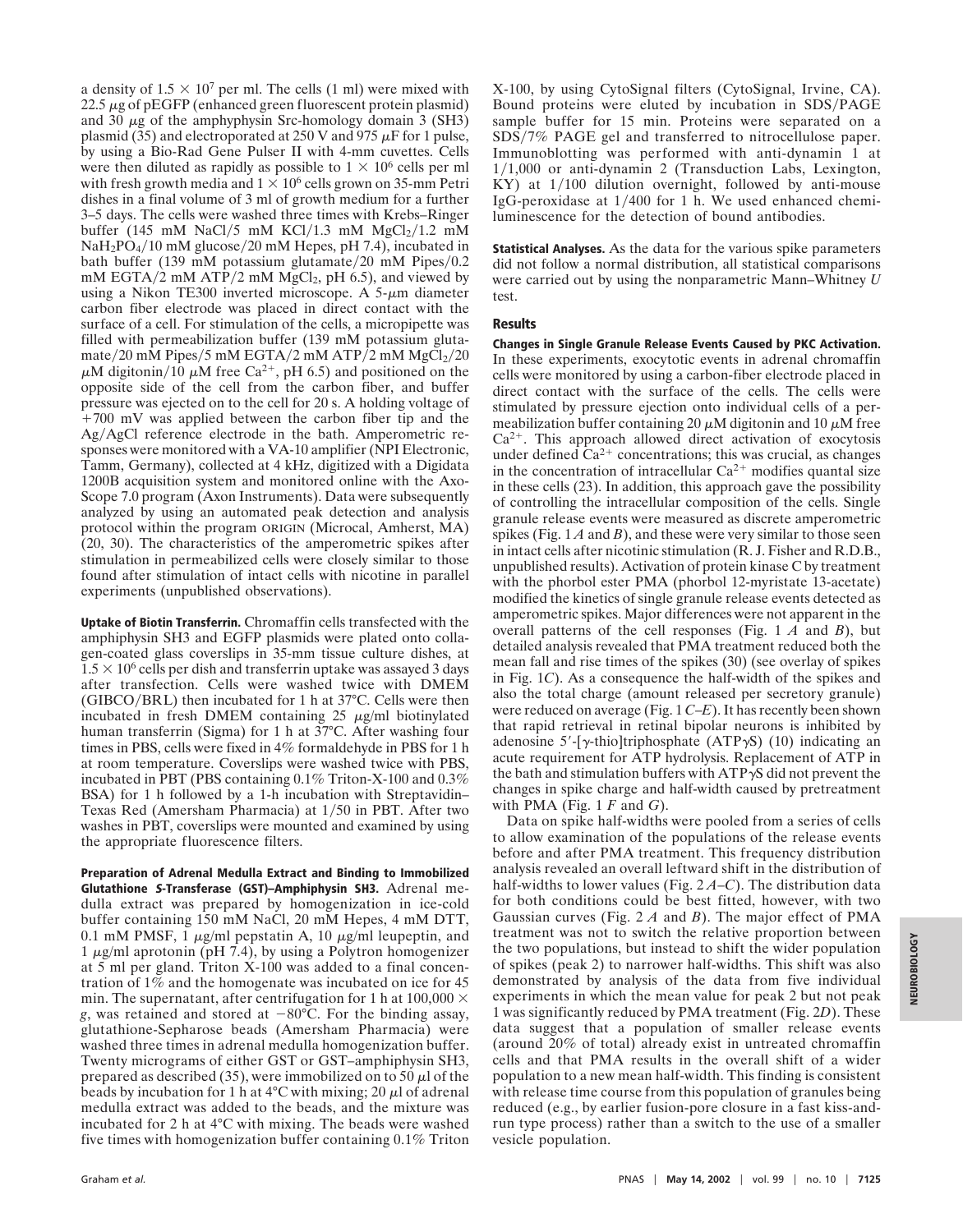

**Fig. 1.** Amperometric recordings from adrenal chromaffin cells and the effect of treatment with phorbol ester. (*A*) Control cell. (*B*) Cell treated with PMA. (*C*) Spikes from control and PMA-treated cells at high-time resolution were overlaid to show the reduction in spike area and change in release kinetics in PMA-treated cells. (*D*) Mean values for total spike charge before (16 cells, 381 spikes) and after treatment with 100 nM PMA (15 cells, 609 spikes). (*E*) Mean values for spike half-width before and after treatment with PMA. (*F*) Mean values for total spike charge before (11 cells, 587 spikes) and after treatment with 100 nM PMA (10 cells, 541 spikes) for cells in the presence of ATP<sub>Y</sub>S. (G) Mean values for spike half-width before and after treatment with PMA in the presence of ATP<sub>Y</sub>S.

**Amphiphysin SH3 Domain (amph SH3) Interacts with Dynamin 1 and 2 in Chromaffin Cells and Inhibits Receptor-Mediated Endocytosis.** Dynamin interacts with the protein amphiphysin via its SH3 domain



**Fig. 2.** Characterization of spike populations before and after phorbol ester treatment. (*A* and *B*) Frequency distributions of spike half-widths from control (381 spikes) and PMA-treated (609 spikes) cells. The data were fitted to two Gaussian populations using nonlinear curve fitting. The two peak values are indicated as peak 1 and 2. (*C*) Overlap of the frequency distribution of spike half-widths for control and PMA-treated cells. (*D*) Mean values for the median half-widths from peak 1 and 2 for control and PMA-treated cells derived from five independent experiments.

**7126** www.pnas.org/cgi/doi/10.1073/pnas.102645099 Graham *et al.* 

(36, 37). To determine the possible involvement of dynamin in the fast kiss-and-run exocytosis during PKC activation, we aimed to make use of expression of the amph SH3 that is known to sequester dynamin and inhibit endocytosis (35, 38). Chromaffin cells have been shown to express dynamin 1 and dynamin 2. It was initially assessed, therefore, whether the amph SH3 would interact with both dynamin isoforms expressed in chromaffin cells. We used immobilized GST-amphSH3 to specifically bind both dynamin 1 and 2 in a pull down assay by using an extract of adrenal medulla (Fig. 2*A*). No binding to control beads loaded with GST was observed.

To check that amph SH3 was expressed in transfected chromaffin cells, the cells were cotransfected with plasmids encoding amph SH3 and EGFP. The amph SH3 was myc-tagged, and dual expression of both EGFP and amph SH3 in virtually all transfected cells was demonstrated by using anti-myc immunofluorescence (Fig. 2*B*). To assess the effect of amph SH3 expression on receptor-mediated endocytosis, chromaffin cells were cotransfected and then incubated with biotin transferrin. After fixation, internalized biotin transferrin was detected by using streptavidin–Texas Red. In EGFP-negative, nontransfected cells (asterisks in Fig. 2*C*), biotin transferrin was taken up and became concentrated in a focal area near the nucleus. In contrast, adjacent EGFP-positive, transfected cells did not show any detectable biotin transferrin uptake in any of the cells examined, indicating an efficient inhibition of receptor-mediated endocytosis by amph SH3 in these cells.

**Effect of amph SH3 Expression on the Characteristics of Single Granule Release Events and the Changes Caused by PKC Activation.** If the extent of release from chromaffin granules is limited during fast kiss-and-run type fusion events by reclosure of the fusion pore in a dynamin-dependent manner, then mean spike kinetics should be modified by amph SH3 expression with a specific effect on the falling phase of the spikes. Fig. 3*A* shows data from an experiment in which recordings were made from nontransfected control cells and amph SH3-transfected cells in the same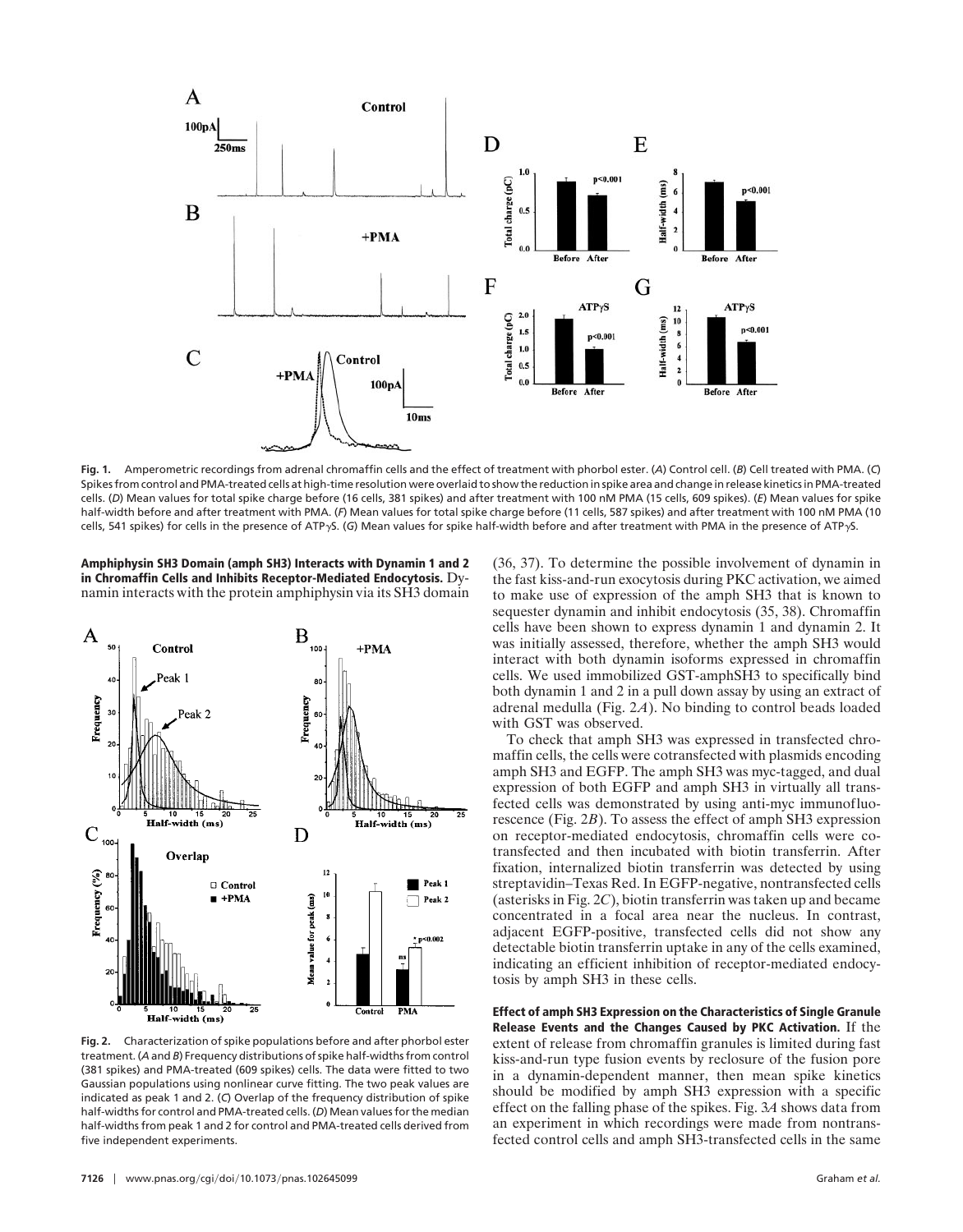

**Fig. 3.** Binding of dynamin 1 and 2 to the GST–amph SH3 domain and inhibition of receptor-mediated endocytosis in chromaffin cells. (*A*) A GST pull down assay was carried out by using beads loaded with GST–amph SH3 (two left lanes) or GST (two right lanes). Both dynamin 1 and dynamin 2 were specifically recovered with GST–amph SH3. (*B*) Coexpression of EGFP and myc-amph SH3 in cotransfected chromaffin cells. (*C*) Uptake of biotin transferrin and concentration in a perinuclear region in untransfected chromaffin cells (asterisks) but not in EGFP/amph SH3-expressing cells.

dishes with the same carbon fibers. No gross changes in the overall responses of the cells were seen because of amph SH3 expression (not shown). Significant increases were observed, however, in the mean half-width and fall times but not the rise times of the amperometric spikes, as would be expected if dynamin-dependent closure of the fusion pore occurred in a proportion of the events. In a second completely independent experiment, significant changes specifically in the half-width and fall times but not the rise time were again observed indicating the reproducibility of these effects. These findings suggest that a dynamin-dependent process could contribute to changes in quantal size. Indeed, the mean charge per spike increased by 50% from 0.72  $\pm$  0.037 pC in untransfected cells to 1.08  $\pm$  0.02 pC in amph SH3-transfected cells.

The data in Fig. 4*B* are from an experiment in which recordings were taken from amph SH3-transfected cells before and after PMA treatment. The effects of PMA previously seen with control cells including a reduction in half-width, rise time and fall time all still occurred after PMA addition in amph SH3 expressing cells. The changes in the frequency distributions of the half-width (Fig. 4*C*) were similar to those of control cells with the median value for peak 2 being reduced from 10 to 5 ms. These data suggest that PMA-induced changes in release kinetics and switch to fast kiss-and-run fusion are independent of the function of dynamin 1 and 2.



**Fig. 4.** Amperometry on chromaffin cells transfected to express the amphiphysin SH3 domain. (*A*) Chromaffin cells were cotransfected with EGFP and amph SH3. Nontransfected control cells and transfected cells were assayed in the same dishes and mean values for spike half-width, rise time, and fall time determined. For control cells, the data are derived from 12 cells and 363 spikes. For transfected cells the data comes from 24 cells and 431 spikes. (*B*) Data from cells expressing EGFP and amph SH3 before and after phorbol ester treatment. The data are derived from 10 untreated (333 spikes) and 10 (330 spikes) PMA-treated cells. (*C*) Overlap of the frequency distributions of spike halfwidths from amph SH3-expressing cells before and after PMA treatment.

**Effect of Guanosine 5**\***-[**g**-Thio]Triphosphate (GTP**g**S) on PMA-Induced Changes in Single Granule Release Events.** Dynamin is a GTPase (39), and its hydrolysis of GTP is essential to drive vesicle scission from the plasma membrane during endocytosis (40). In an independent approach to inhibit dynamin function, although in a less specific way, we aimed to examine the effects of PMA treatment in cells in the presence of  $GTP\gamma S$ , a nonhydrolyzable analogue of GTP that would prevent dynamin function (41). The permeabilization protocol used for cell stimulation would allow rapid diffusion of  $GTP\gamma S$  into the cells, particularly as a high concentration (1 mM) was maintained in the dish throughout the recording. This would prevent GTP hydrolysis by dynamin 1 or 2 and any other dynamin isoform (42) present in chromaffin cells. In a comparison of cells with or without  $GTP\gamma S$  present (Fig. 5*A*) the effects of the GTP analogue were very similar to those caused by expression of amph SH3 with an increase in half-width and fall time, but no significant effect on the rise-time of the amperometric spikes.  $GTP\gamma S$  increased the mean charge per spike (quantal size) by 30% from  $1.04 \pm 0.056$  to  $1.36 \pm 0.093$ pC. With GTP $\gamma$ S present, cells were also treated with PMA (Fig. 5*A*). PMA again reduced the half-width, rise time, and fall time of the spikes, even in the maintained presence of  $GTP\gamma S$ , and produced a leftward shift in the frequency distribution of the half-widths of the spikes with the median value of peak 2 being reduced from 11.5 to 6.5 ms. These data indicate that the PMA-induced fast kiss-and-run was not prevented by the presence of GTP $\gamma$ S. Addition of GTP $\gamma$ S or PMA in its presence did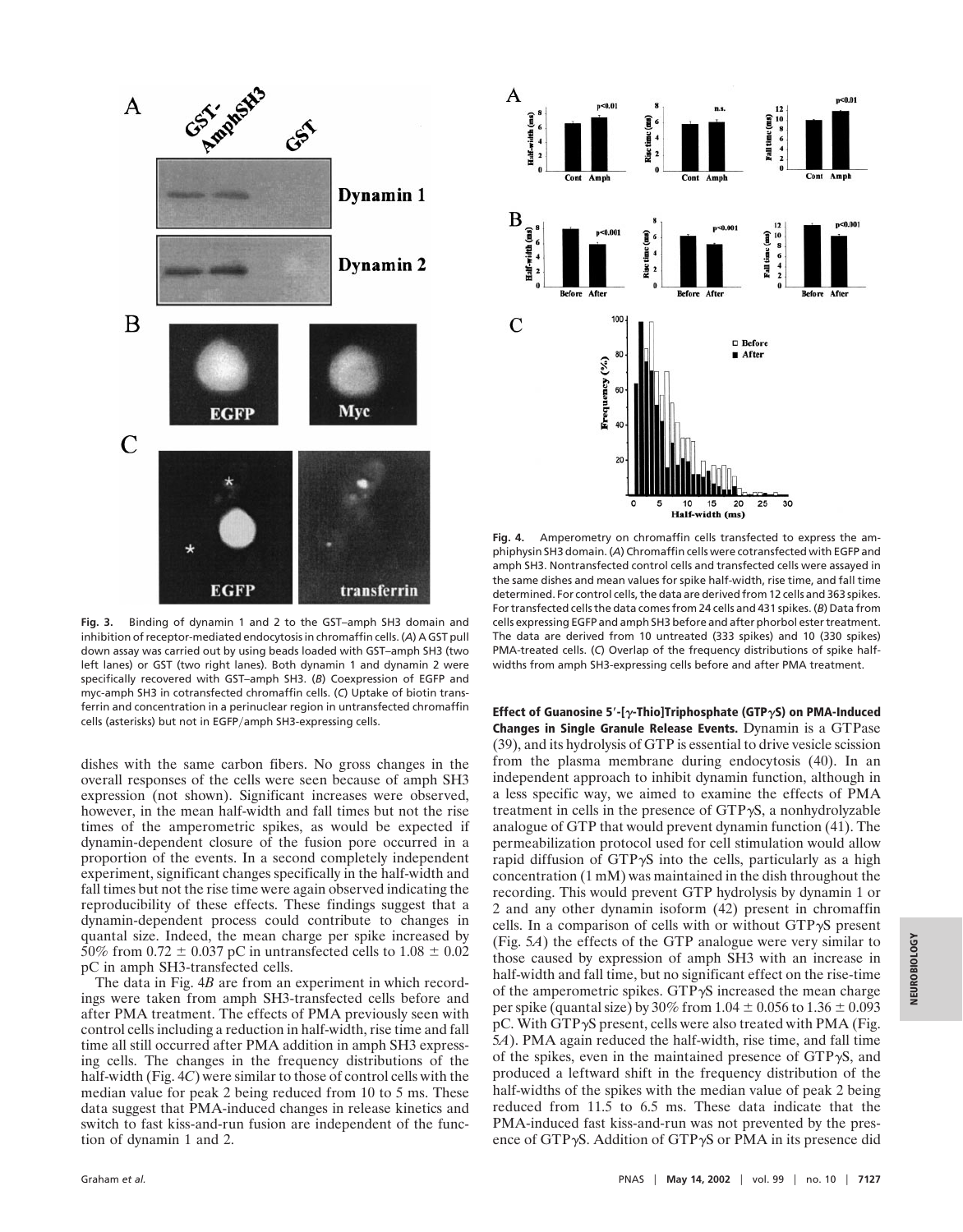

Fig. 5. Amperometry on chromaffin cells and the effect of GTP<sub>Y</sub>S and phorbol ester. (*A*) Chromaffin cells were stimulated under control conditions (20 cells, 617 spikes), in the presence of 1 mM GTP<sub>yS</sub> (18 cells, 472 spikes), and after 100 nM PMA treatment but with GTP<sub>y</sub>S present (20 cells, 740 spikes). The mean values for half-width, rise time, and fall time of the spikes are shown. (*B*) Comparison of the distribution of half-widths in the peak 1 population from control cells and cells treated with GTP $\gamma$ S or GTP $\gamma$ S plus PMA showing little effect of GTP $\gamma$ S or PMA. The best-fit curves from nonlinear curve fitting are shown. (*C*) Comparison of the distribution of half-widths in the peak 2 population from control cells and cells treated with GTP $\gamma$ S or GTP $\gamma$ S plus PMA showing the rightward shift in the presence of GTP $\gamma$ S and the leftward shift caused by PMA. The best-fit curves from nonlinear curve fitting are shown.

not modify the peak 1 events (Fig. 5*B*), but in each case the major effects was a shift in the half-width of the peak 2 events (Fig. 5*C*).

## **Discussion**

Evidence has begun to accumulate from the use of patch-clamp capacitance measurement (17), ultrastructural studies (24), and carbon-fiber amperometry (19, 20, 22, 23) that fast kiss-and-run exocytosis of dense-core granules can occur in adrenal chromaffin cells. This form of exocytosis was first proposed for synaptic vesicle exocytosis (1, 2) but the evidence for its occurrence in synapses is less extensive and not supported in all studies (27, 28). Independent analysis of the effects of phorbol esters in both chromaffin cells (30) and in brain synaptosomes (25) has suggested, however, that PKC activation results in a switch to fast kiss-and-run exocytosis. Quantal analysis has shown a reduction in quantal size in some (43) but not all synapses (44) after PKC activation. The effect of PMA that we observed in chromaffin cells was caused by activation of PKC, as it was prevented by the inhibitor bis-indolylmaleimide (30). After prior treatment of cells with PMA, the changes in spike parameters were not acutely dependent on ATP hydrolysis, ruling out an involvement of *N*-ethylmaleimide-sensitive fusion protein (NSF), for example. This finding is in contrast with an inhibitory effect of  $ATP\gamma S$  on rapid retrieval in retinal bipolar neurons (10), but is consistent with the maintenance of fast retrieval in chromaffin (45) and pituitary cells (13) after internal dialysis by buffer without MgATP. The decrease in rise time of the spikes after PMA treatment is consistent with studies showing that  $Ca^{2+}$  (46, 47) or PMA (48) can accelerate fusion pore expansion. Elevation of cAMP in intact chromaffin cells stimulated with high  $K^+$  resulted in an opposite increase in spike rise time and half-width

**7128** www.pnas.org/cgi/doi/10.1073/pnas.102645099 Graham *et al.* 

(22). Although the data presented here are all derived from digitonin-permeabilized cells, we have observed a similar effect of cAMP in our assay (M.E.G. and R.D.B., unpublished observations) consistent with the data from permeabilized cells reflecting events in intact cells.

We have further explored the effect of PKC activation to examine whether fast kiss-and-run exocytosis in chromaffin cells involves the function of a dynamin-dependent pathway to close the fusion pore. It is clear that the retrieval of synaptic vesicles and secretory granules can occur through multiple pathways. The involvement of a clathrin- and dynamin-dependent (4) pathway for slow retrieval is well established (49). Various evidence support the existence of a faster clathrin-independent but dynamin-dependent pathway acting on a time course of seconds (15, 50). Evidence has also been accumulating for a fast kiss-and-run process of exo/endocytosis occurring on a millisecond time scale. It has not been known whether this involved the action of dynamin. Changes in a variety of conditions lead to a modification in the kinetics of single release events detected by using amperometry and the average amount released after each granule fusion (quantal size) in chromaffin cells (19, 20, 23, 30). These effects are most simply interpreted on the basis that release can be limited by rapid reclosure of the fusion pore in a fast kiss-and-run event and that the use of this pathway can be acutely regulated. Recent data showing graded release over varying stimulation parameters is consistent with this interpretation (23). In the present experiments, two populations of release events were observed. Those in peak 1 had a narrow half-width, and this population was unaffected by the manipulations used in this study. The nature of these distinct events is unclear. In contrast, the other population of events (peak 2) showed shifts to both narrow or wider mean half-widths indicating that this population was sensitive to alterations in the extent of kiss-and-run.

It appears that kiss-and-run exocytosis, under normal conditions, involves only a small proportion of the total exocytic events (17, 26) but the frequency can be increased by various treatments (17, 19, 23). The extent to which it regulated under physiological conditions is still to be resolved. An additional question is the physiological role of kiss-and-run exocytosis. For neurons, this could provide a more rapid mechanism for vesicle retrieval for reuse (9). In the case of chromaffin cells, it would have an additional function in maintaining the components of the protein core of the granules. This would allow them to be refilled with catecholamine and reused.

For the release of granule contents to be limited by kiss-andrun, this would have to be a rapid process. A recent paper in which a form of kiss-and-run was induced, because of use of nonphysiologically high external  $Ca^{2+}$ , mean fusion pore open time was reduced to 40 ms, but this was still sufficient to allow complete vesicle emptying (17). Recent data from the use of FM dye measurements in hippocampal neurons suggest a maximal fusion pore open time of 6 ms. Based on the values for the time to peak of the amperometric spikes ( $\approx$ 6 ms), we can calculate that release would have to be ended by fusion pore closure on the same time scale during PKC activation. Here we have characterized the ability of PKC activation to change the kinetics of release events and reduce quantal size (reduced half-width and total charge of amperometric spikes) by apparently switching to fast kiss-and-run. The key question we aimed to address was whether fast kiss-and-run involved the activity of dynamin. The amph SH3 domain has been widely used as an inhibitor of dynamin function (35, 38). It was expressed in transfected chromaffin cells, where it inhibited receptor-mediated endocytosis as in other cell types (35) and also modified amperometric spike kinetics by increasing half-width and fall-time. This specific effect, without a modification of the rise-time of the spikes, is consistent with an involvement of a fast dynamin-dependent